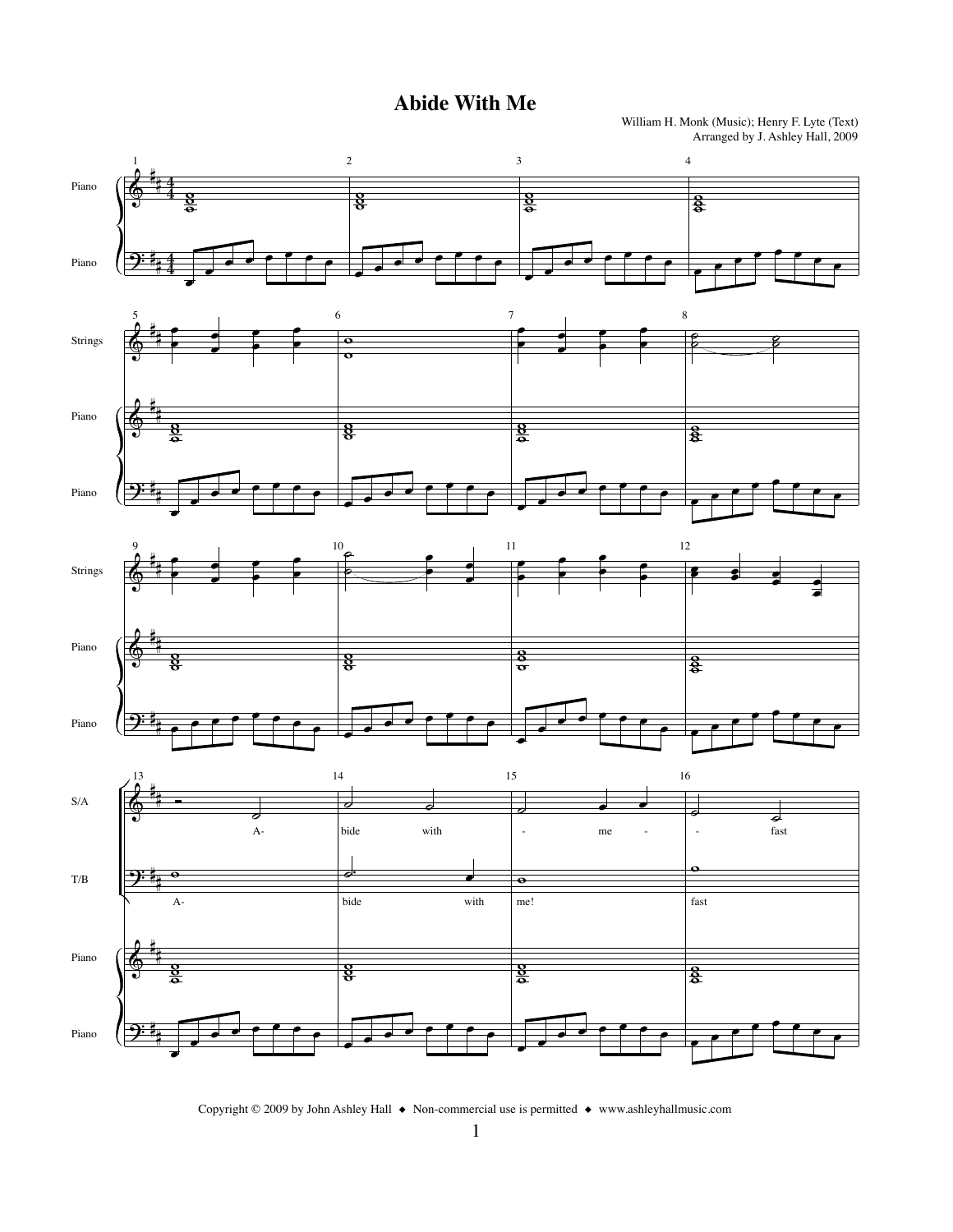

Copyright © 2009 by John Ashley Hall ◆ Non-commercial use is permitted ◆ www.ashleyhallmusic.com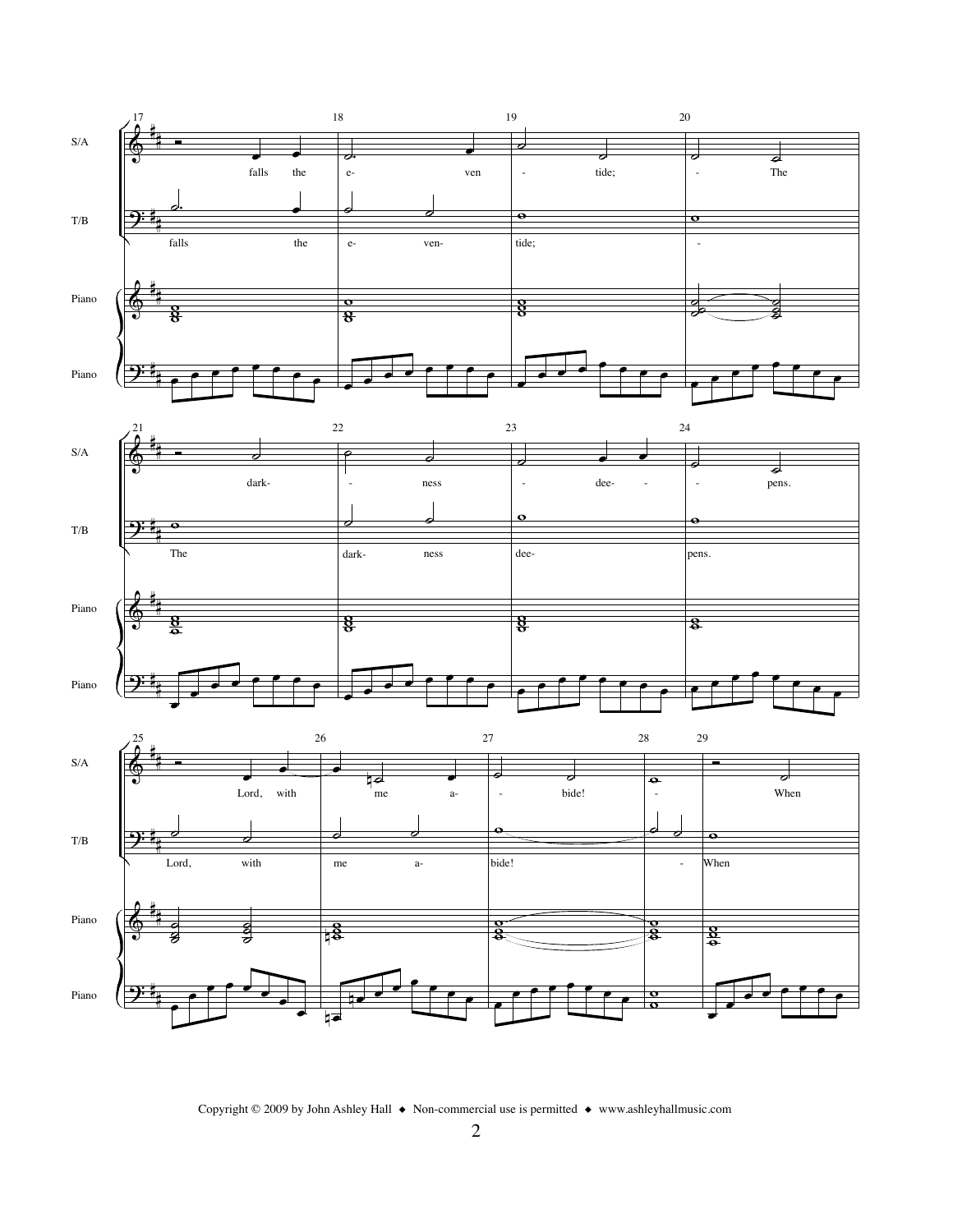



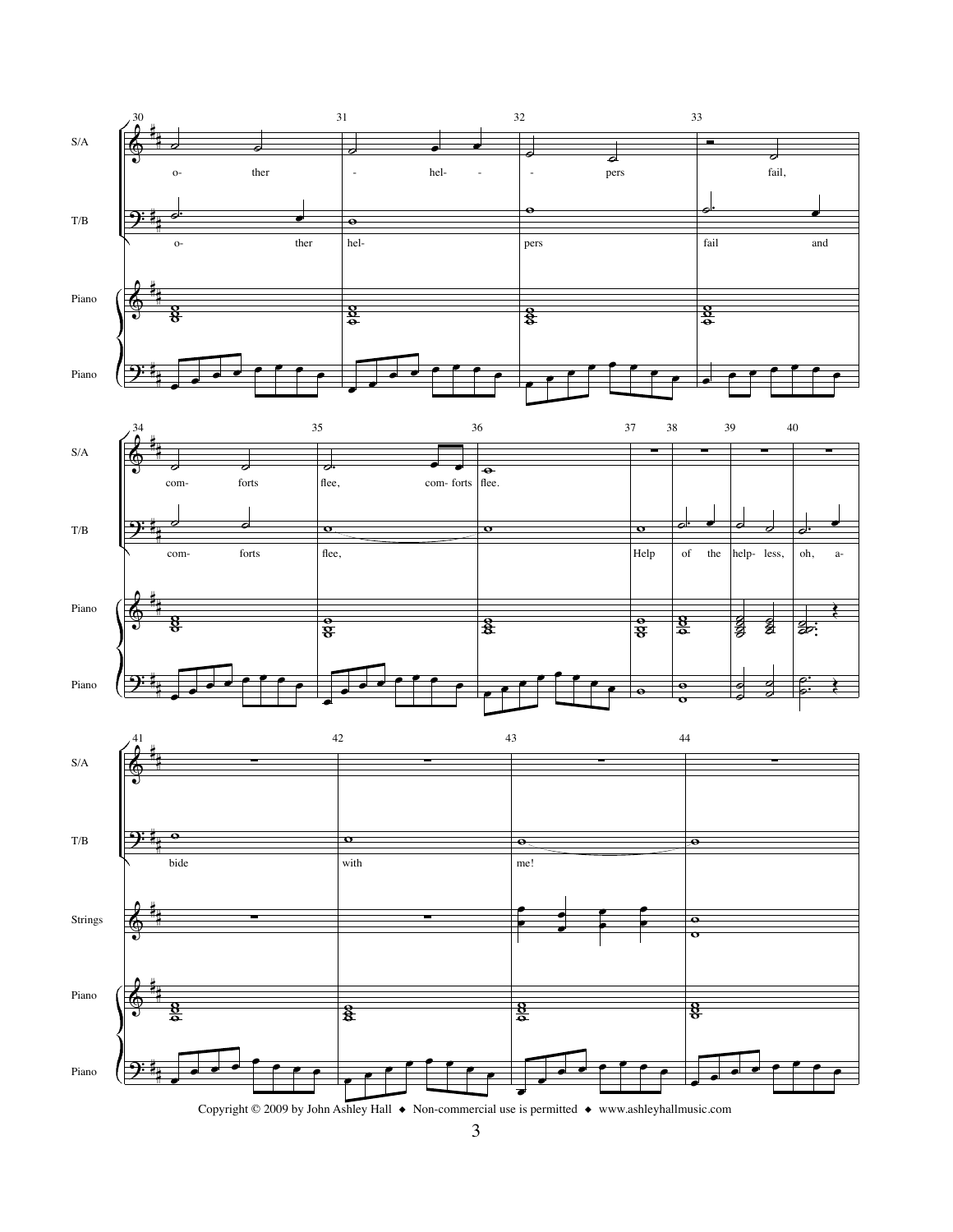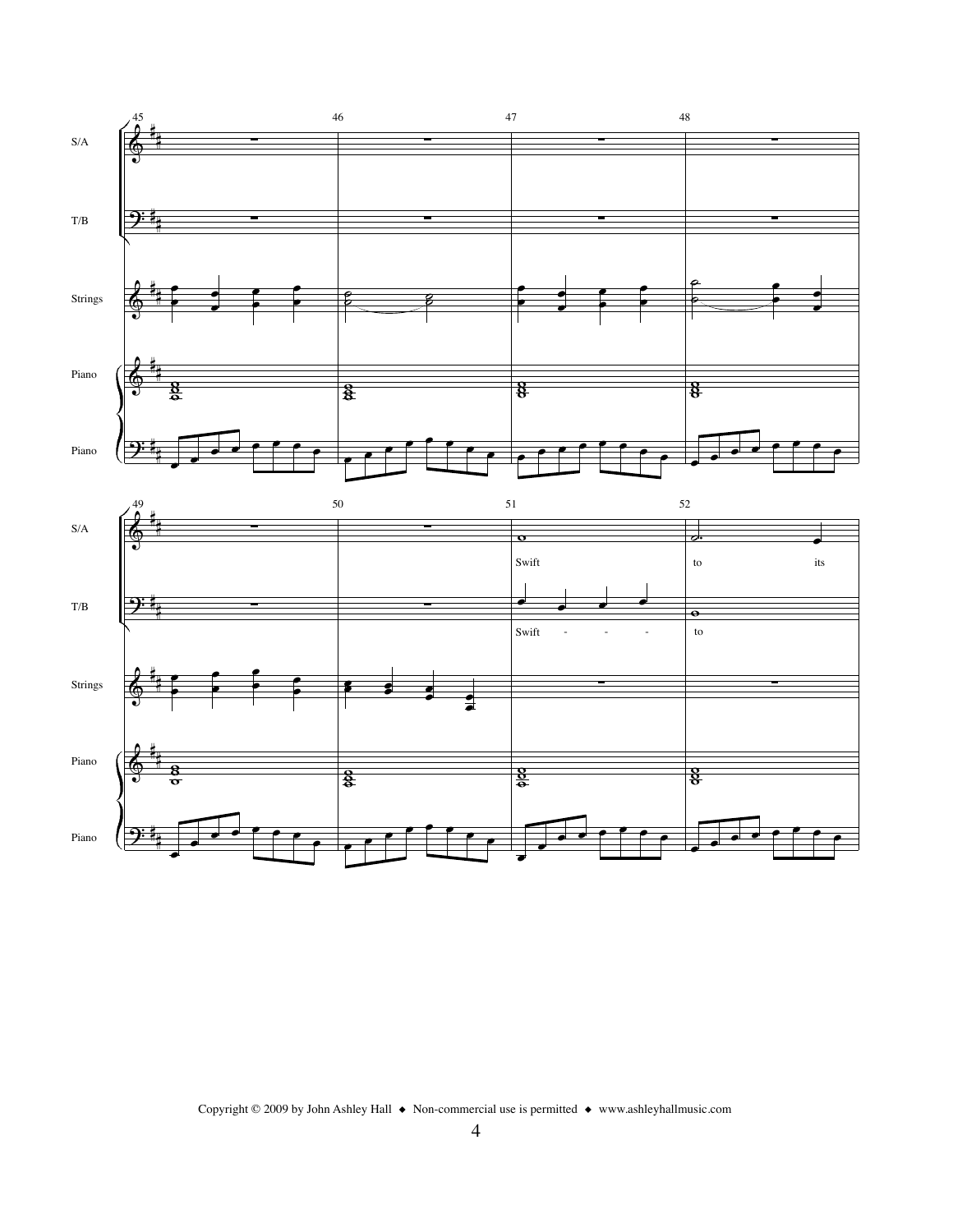

Copyright © 2009 by John Ashley Hall ◆ Non-commercial use is permitted ◆ www.ashleyhallmusic.com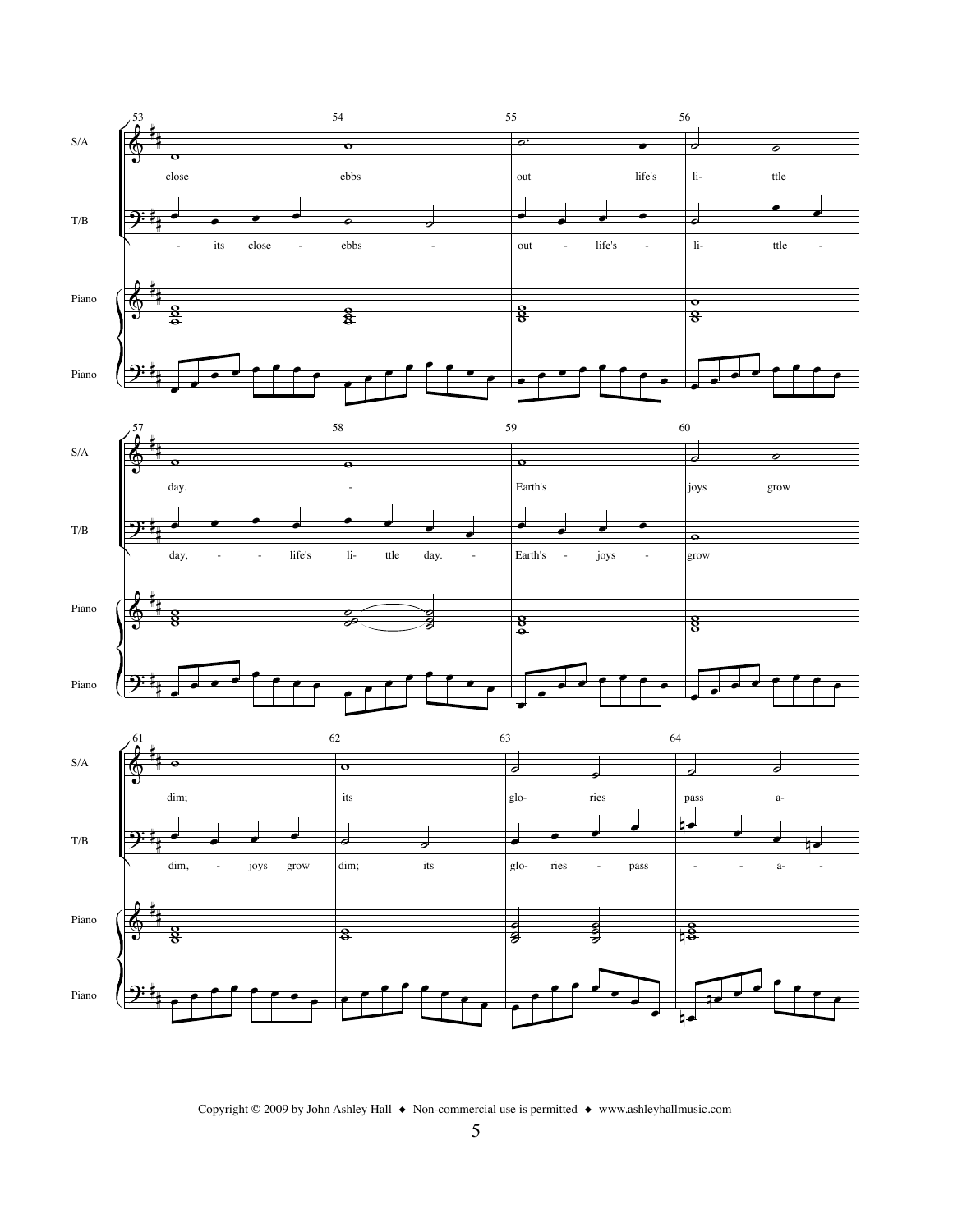

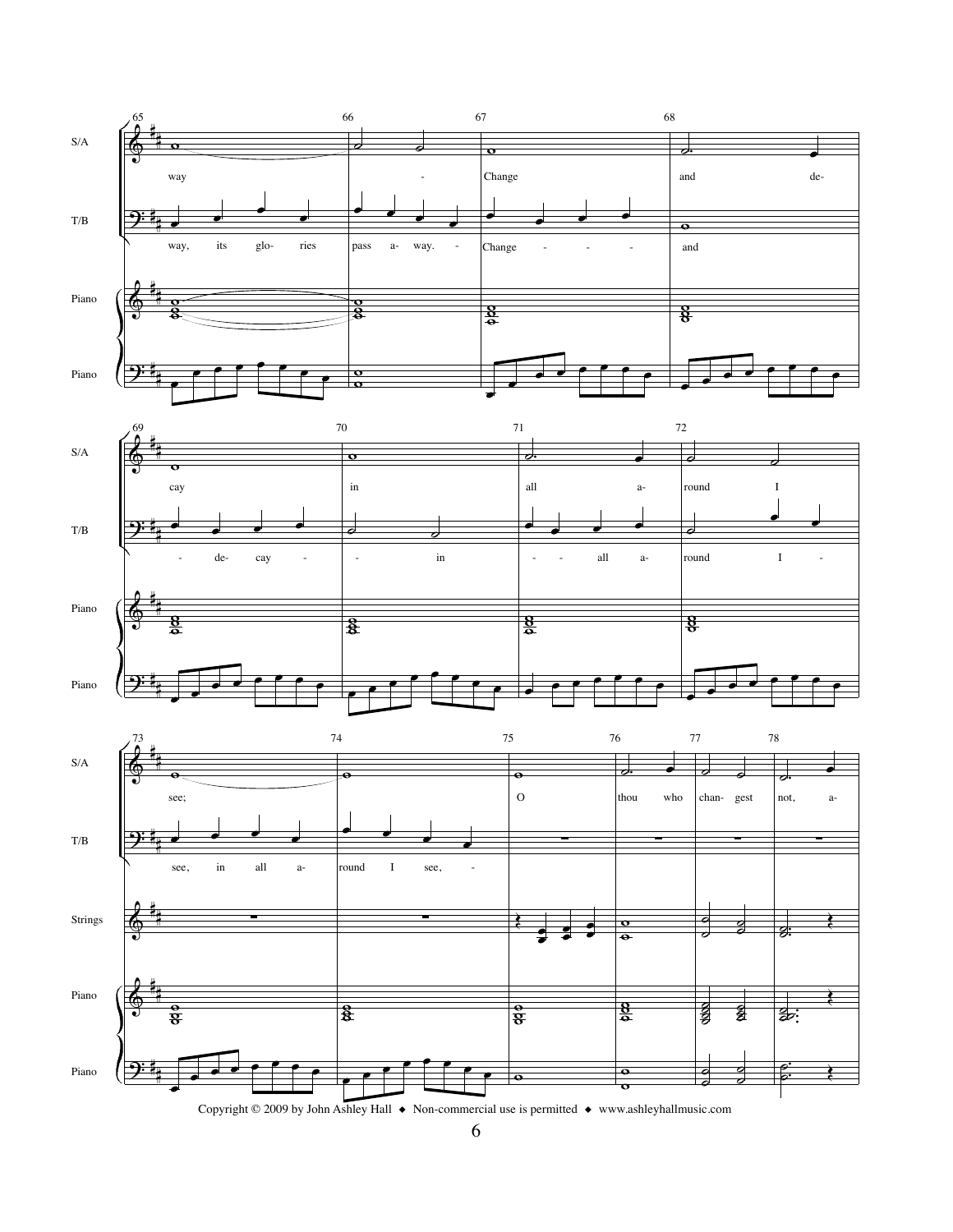

Piano <sup>Q</sup> . . . . . . . .

Copyright © 2009 by John Ashley Hall ◆ Non-commercial use is permitted ◆ www.ashleyhallmusic.com

. . . . .  $\overline{\phantom{a}}$ 

 $\begin{smallmatrix} \cdot & \cdot & \cdot & \cdot \end{smallmatrix}$ 

.  $\cdot$  .  $\cdot$ 

. . . .

 $\overline{\phantom{a}}$ .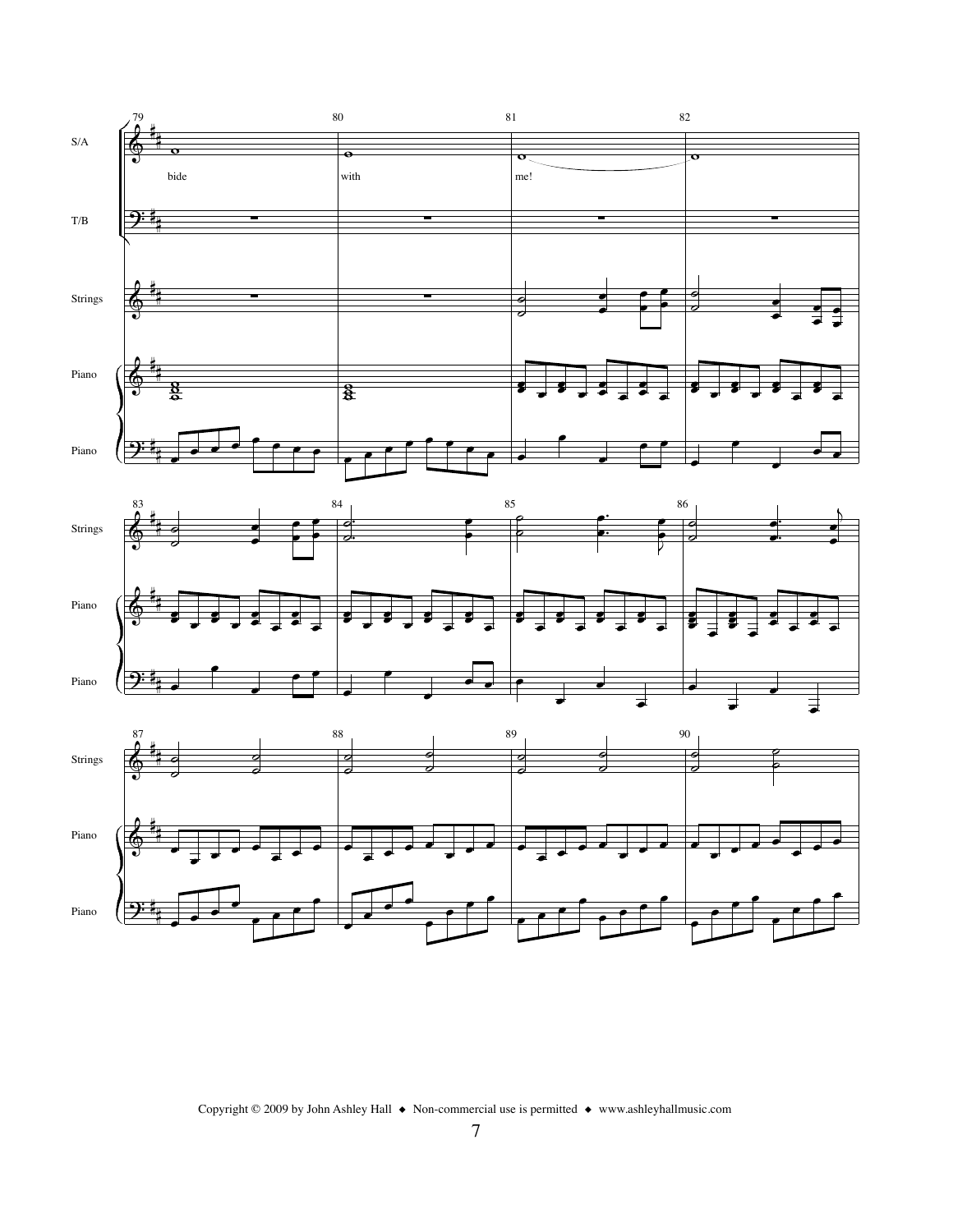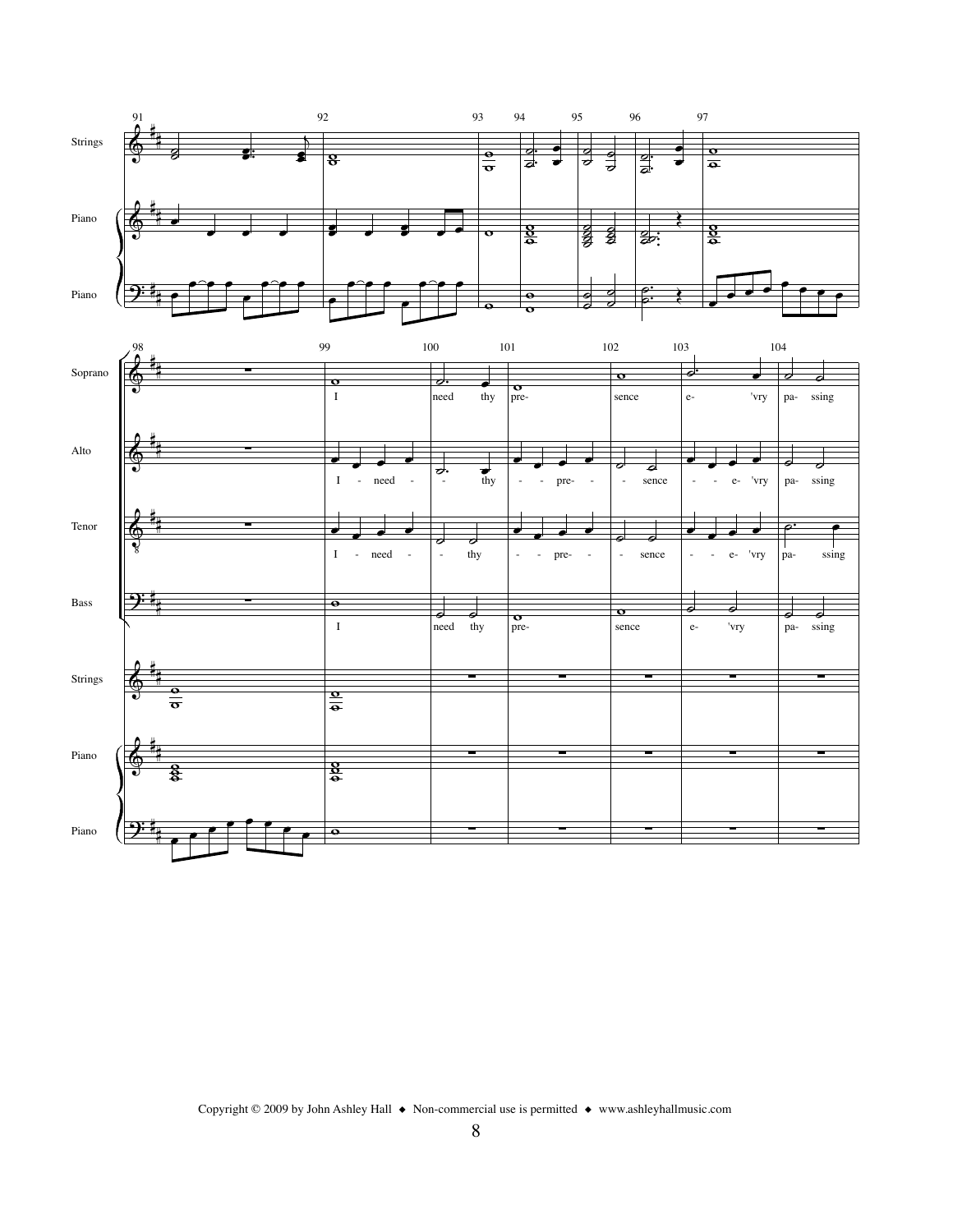

Copyright © 2009 by John Ashley Hall ◆ Non-commercial use is permitted ◆ www.ashleyhallmusic.com